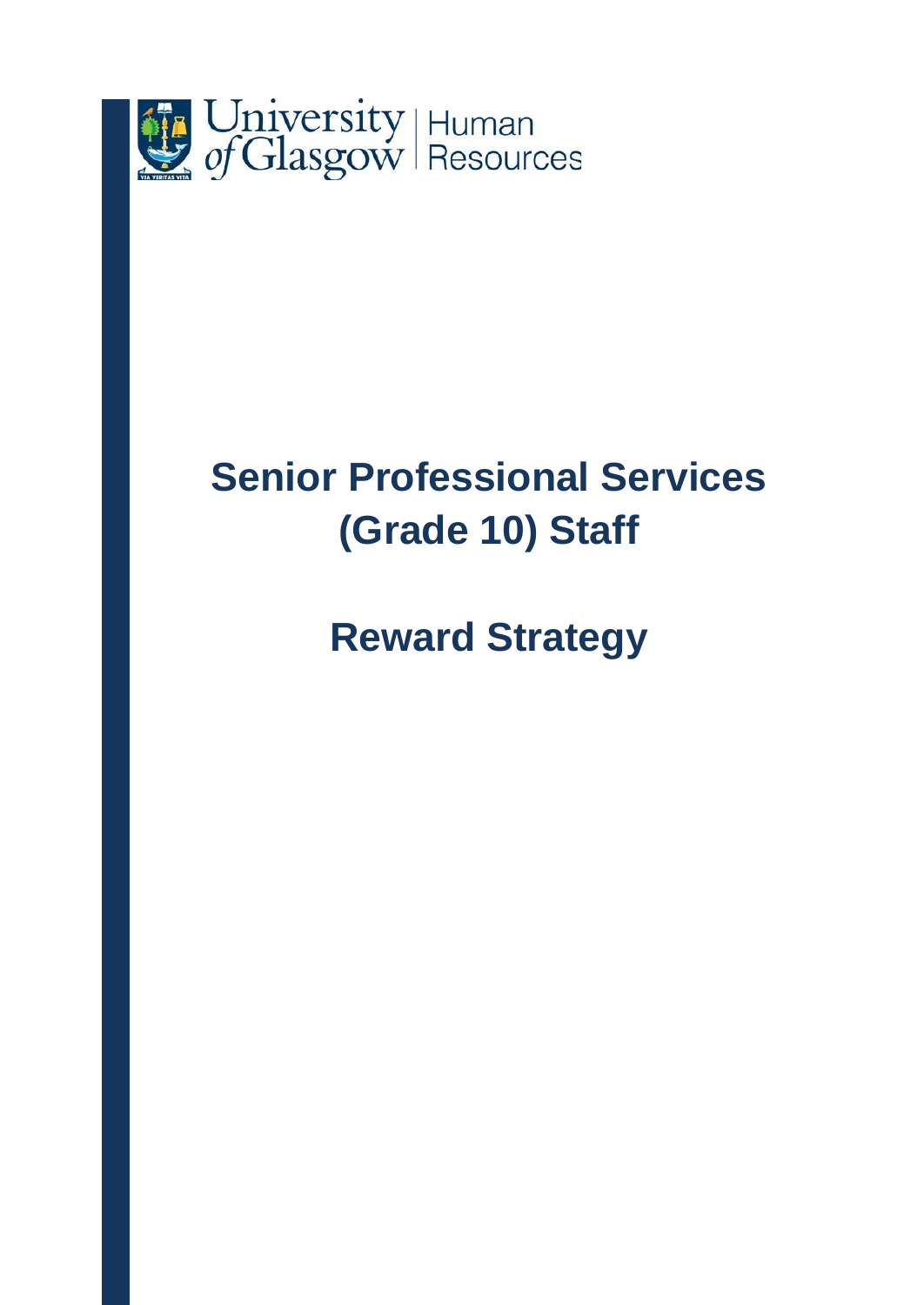# **Contents**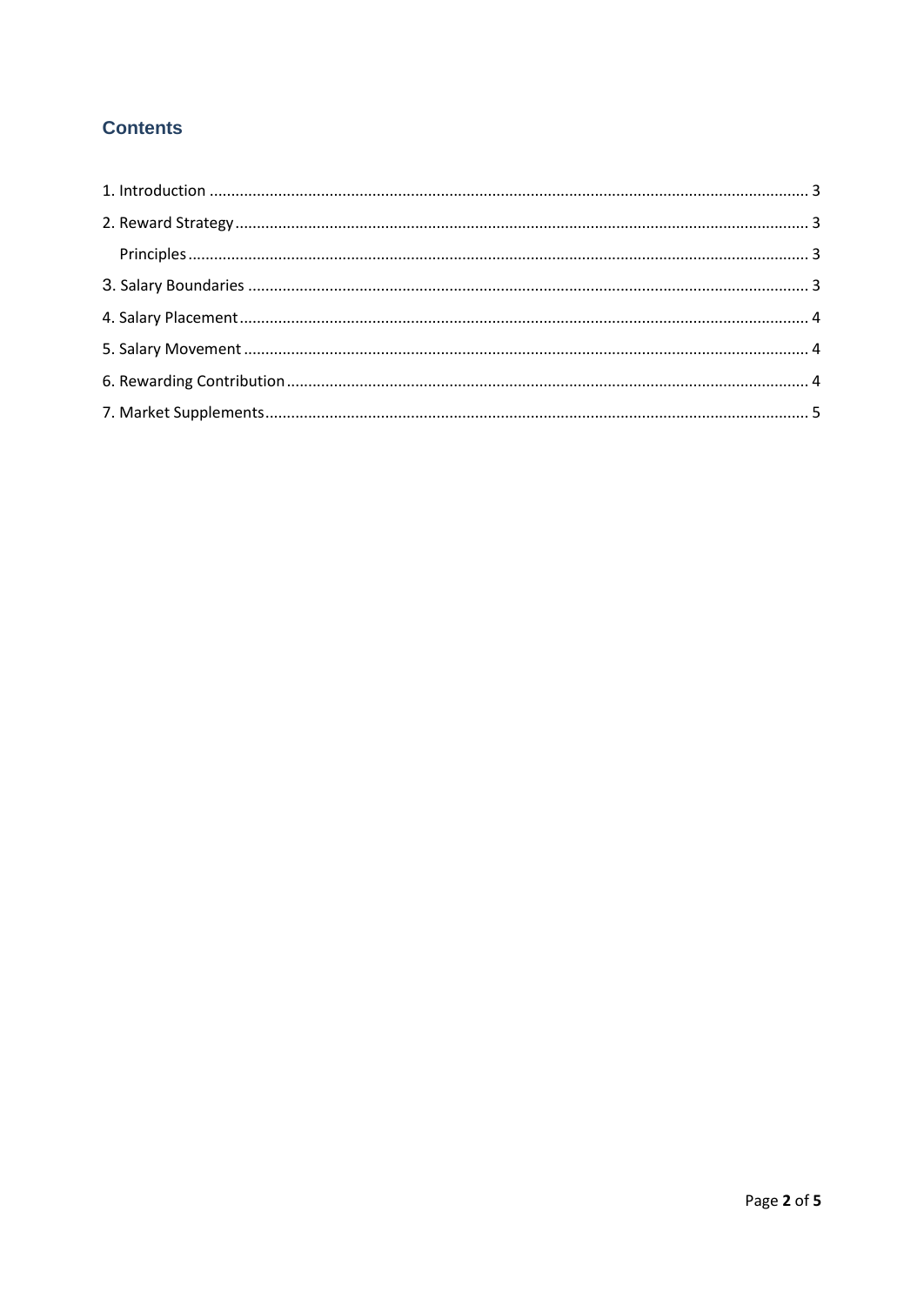### <span id="page-2-0"></span>**1. Introduction**

Senior professional services staff fulfil a leading and instrumental role in the realisation of the University's strategic goals and ambitions. Further, it is essential that institutional practice is competitive and strategically aligned, effectively recognising excellence and rewarding outstanding and sustained performance of senior staff given the global HE market and increasingly challenging funding environment. Grade 10 performance and reward strategy aligned to University strategic imperatives, provides the framework through which this is achieved in the effective delivery of performance and development, career progression and reward, founded upon enabling the University to:-

- increase competitiveness;
- attract and retain high quality staff;
- apply fair, transparent and equitable pay and performance mechanisms;
- provide a clear career structure;
- build and enhance leadership capacity and capability;
- facilitate succession planning; and
- reward excellence.

#### <span id="page-2-1"></span>**2. Reward Strategy**

The Remuneration Committee is responsible for formulating University remuneration policy with regards to Grade 10 staff, annually determining any performance-related reward applicable. Whilst the University is committed to rewarding exceptional performance, value and practice varies from year to year influenced by budgetary and institutional performance considerations. The principles outlined below have been agreed by Remuneration Committee within this context:-

# <span id="page-2-2"></span>**Principles**

- 1. Grade 10 staff should as a matter of course benefit from any nationally negotiated annual award.
- 2. University level recognition and reward for this group of staff should be informed by: annual PDR process; sustained service performance outputs; budgetary considerations; and comparative Russell Group professional pay trends; and
- 3. Any annual reward that may be applied as outlined by the provisions of bullet point 2 above, will not be payable in addition to any out-of-cycle pay increase awarded in year.

For the avoidance of doubt, Remuneration Committee may determine that there are not to be additional payments (consolidated and/or one-off sums) payable in any given year.

# <span id="page-2-3"></span>**3. Salary Boundaries**

Hay Job Evaluation principles underpin the salary boundaries applicable to each band which are reviewed annually, although are not limited by such (i.e. boundaries may or may not be amended each year in accordance with any award agreed at national level). The current salary boundaries, effective from 1 August 2021, are outlined below:

| Grade 10 |                     |  |
|----------|---------------------|--|
| Band 1   | £65,574 to £102,482 |  |
| Band 2   | $>$ £95,650         |  |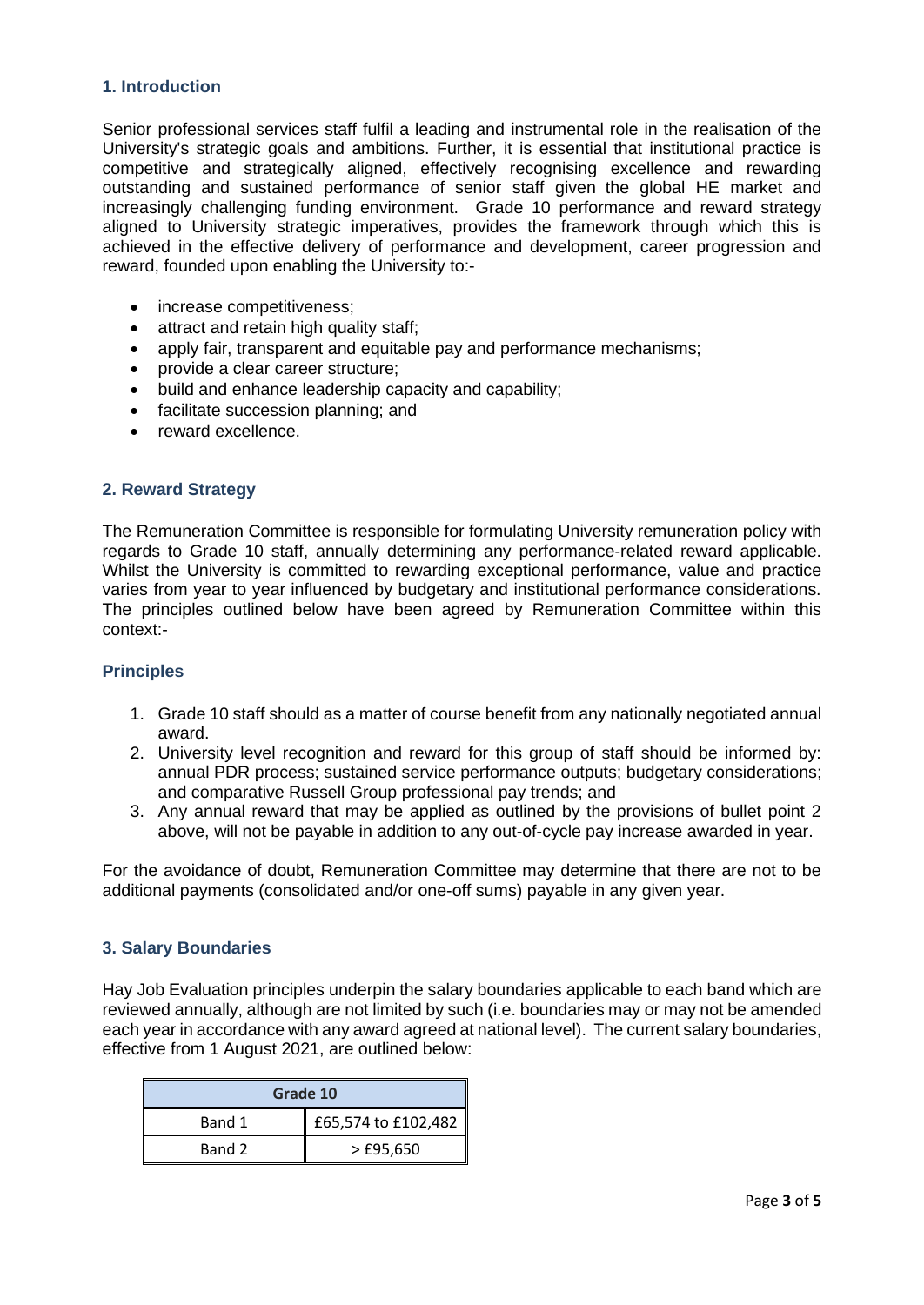### <span id="page-3-0"></span>**4. Salary Placement**

Senior professional services staff are normally placed within a particular band on a basic salary following external recruitment or internal promotion to Grade 10. This is normally the lower limit of the salary boundary within the relevant band unless current salary level exceeds this sum, in which case salary level is determined as current salary plus 3%. This is consistent with the percentage differential that exists between scale points on the University's substantive scale.

#### <span id="page-3-1"></span>**5. Salary Movement**

Any annual consolidated award, currently agreed at national level, has the effect of influencing salary movement upwards within the salary band. This applies to all Grade 10 staff with the exception of those where the level of performance has been assessed below the normal level of expectation i.e., overall performance has been assessed as Improved Performance Required in the most recent PDR round

#### <span id="page-3-2"></span>**6. Rewarding Contribution**

Salary increases will relate to performance in the preceding year based on individual delivery against strategic performance objectives set and, where applicable, delivery and progress against team targets and objectives.

Our approach is aimed at facilitating greater flexibility and autonomy at a local College/University Services level, whilst ensuring high performing individuals/teams are duly recognised and rewarded within predetermined budgetary parameters.

This includes: -

- (i) provision for consolidated salary uplifts on an annual basis where it is justified on the basis of performance consistent with remuneration practice applicable to members of the senior executive team.
- (ii) a maximum budget available for reward and recognition purposes at grade 10 level, provided to each College and University Services, based on headcount of Grade 10 staff at unitary level.
- (iii) the value of any one-off payment or consolidated salary uplift at senior professional services level will be subject to a minimum baseline/maximum cap to be determined annually.
- (iv) an expectation that those with leadership responsibilities for managing staff will have at least one performance objective that relates to leadership and effective staff management/engagement for the forthcoming year.

The level of awards will be reported annually to the Remuneration Committee.

The annual PDR process informs whether or not a professional services Grade 10 member of staff is eligible for a Rewarding Contribution salary uplift/one-off payment in addition to the level of any national award.